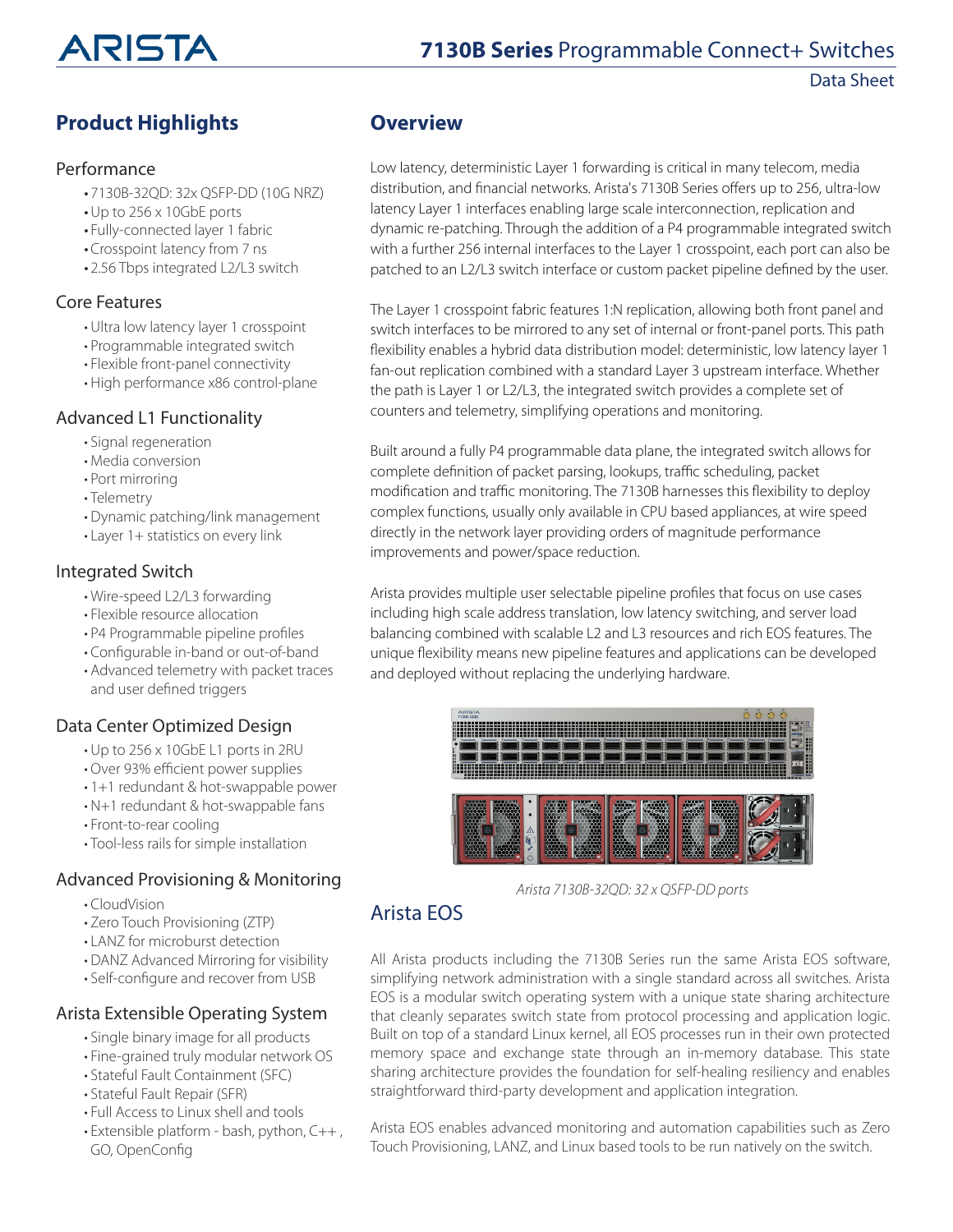## Layer 1 Forwarding

#### The 7130B Series features a high-density Layer 1 crosspoint that forwards data across any set of front-panel ports in as little as 7 nanoseconds with full signal recovery and regeneration. Ports configured in Layer 1 path mode are non-blocking, deterministic with virtually undetectable jitter, and do not buffer or queue data.

Combining the performance of Layer 1 forwarding with the manageability of a standard network switch, the 7130B Series provides comprehensive packet statistics and counters, signal quality monitoring, and live streaming telemetry to simplify monitoring.

Arista's 7130B Series can be used in a network as a remotely configurable patch panel, ad-hoc tapping system, media converter, or link monitor with no degeneration of signal quality. The determinism and low latency of Layer 1 forwarding is ideal for 1:N distribution of financial market data, broadcast media, and custom events requiring a high degree of synchronization.

Layer 1 path configuration and status is accessible through Arista's eAPI (JSON-RPC) or EOS SDK with a variety of languages including Python and C++.

#### **7130B Series Key Features**

- Scalable, low latency data distribution across 256 ports
- Ultra-low jitter and deterministic latency from 7 nanoseconds
- Unlimited number of 1:N replication groups
- Simplified monitoring & management with a full set of counters and telemetry
- Flexible L2/L3 features available through the integrated P4 programmable switch

## Fully-Connected Crosspoint Fabric

The 7130B series features a Layer 1 crosspoint fabric providing any-to-any connectivity across all front-panel ports and the integrated P4 programmable switch. For deterministic, low latency data distribution, any input port can be replicated to an arbitrary set of output ports (1:N) solely through the crosspoint. In this port mode, the P4 programmable switch is out-of-band and maintains a complete set of counters and streaming telemetry for monitoring and management.

Any front-panel port can also be connected to an internal switch interface. In this mode, the ports operate as normal switch interfaces with a complete set of L2/L3 features. Since both input and output lanes transit the layer 1 fabric, either direction can be replicated at Layer 1 through any set of front-panel ports. This unique, fully-connected architecture enables a variety of hybrid distribution designs combining the determinism and low latency of Layer 1 replication and the flexibility of L2/L3 switching.



*Arista 7130B Series Packet Pipeline Architecture*

## Software Defined Cloud Networks

Arista Software Defined Cloud Networking (SDCN), combines the principles that have made cloud computing the unstoppable force that it is: automation, self service provisioning, and linear scaling of both performance and economics coupled with the trend in Software Defined Networking that delivers: network virtualization, custom programmability, simplified architectures, and lower capital expenditure. This combination creates a best-in-class software foundation for maximizing the value of the network to both the enterprise and service provider data center. A new architecture for the most mission-critical location within the IT infrastructure that simplifies management and provisioning, speeds up service delivery, lowers costs and creates opportunities for competitive differentiation, while putting control and visibility back in the hands of the network and systems administrators.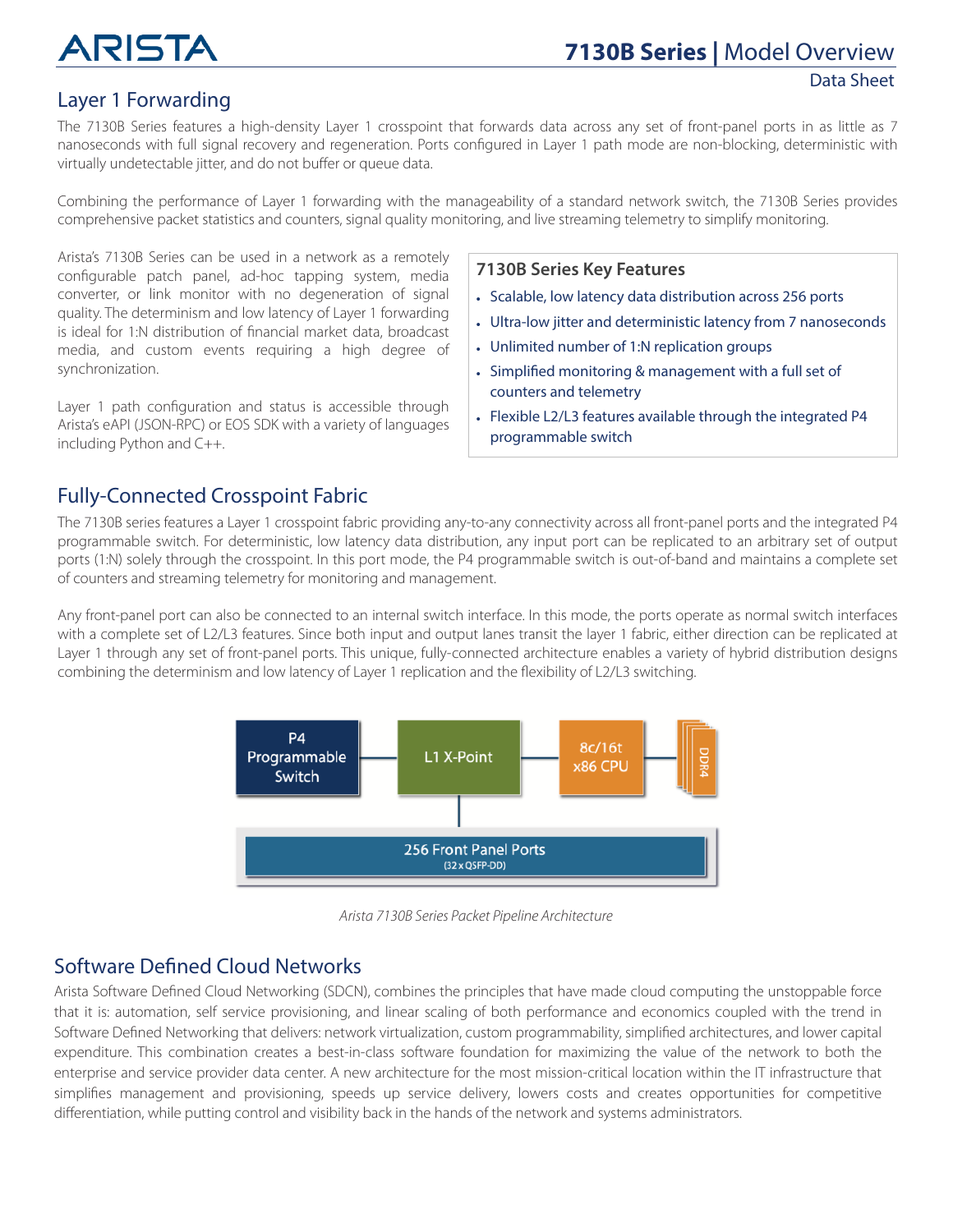

## **Integrated Switch**

Each front-panel port on the 7130B can be connected to an integrated switch port with a complete set of L2/L3 features. In multicast distribution applications, this provides a convenient point for managing peers and group membership. Routed traffic through these ports can also be replicated through the Layer 1 crosspoint fabric to reduce jitter and latency.

The integrated switch offers additional capabilities through a highly programmable packet pipeline that allows the addition of new protocols, encapsulation and tunneling features, and Layer 4 applications through simple software upgrades without changes to the underlying hardware.

Arista leverages P4 to define advanced forwarding profiles for the 7130B packet pipeline that deliver custom behavior, change lookups performed on the packets or to rapidly develop and test new functionality. The flexibility provided by multiple forwarding profiles addresses multiple real world requirements for scale, advanced telemetry, security and encapsulation and can be further customized to specific customer use-cases. The Enhanced feature license enables use of specialist profiles.



*Arista 7130B Series Integrated Switch Pipeline Architecture*

## Match-Action Units

The 7130B series packet processor pipeline consists of identical blocks of pipeline stages or Match-Action Units. The pipeline program, know as a profile, defines the functions implemented by each Match-Action Unit, matching specific information extracted from packet headers and performing lookups in the resource tables which then define modifications and forwarding decisions. This architecture results in a configurable data plane with very high throughput, broad range of packet processing functionality and application visibility.

## Flexible and Scalable Resources

Network scalability is directly impacted by a switch's forwarding tables. Programmable profiles enable the 7130B Series to provide flexibility on how memory resources are allocated among the different tables and features. The architecture allows for flexible and programmable allocation of available resources to achieve maximum efficiency for a given customer application. The unique level of pipeline programmability enables deployment of the 7130B Series in traditional roles with standard scale requirements as well as a wide range of use cases with unique resource requirements.

## Application Profiles

The 7130B series supports a rich set of both data plane and control plane features and capabilities with a programmable SDK that addresses the deployment in either a leaf or spine role in two-tier networks. In addition, configurable application specific profiles provide a targeted set of data plane and control plane features with the feature scale tailored to address specific deployment scenarios.

Some examples of solutions the 7130B Application Profiles can enable:

- **•** Bare-metal Integration with Network Overlays and Virtualization
- **•** Large Scale Network Address Translation
- **•** IPv4 to v6 transition with MAP-T
- **•** Stateless Load Balancing
- **•** Broadcast Media Workflows

For further information about available pipeline profiles or new profile development, please contact your Arista representative.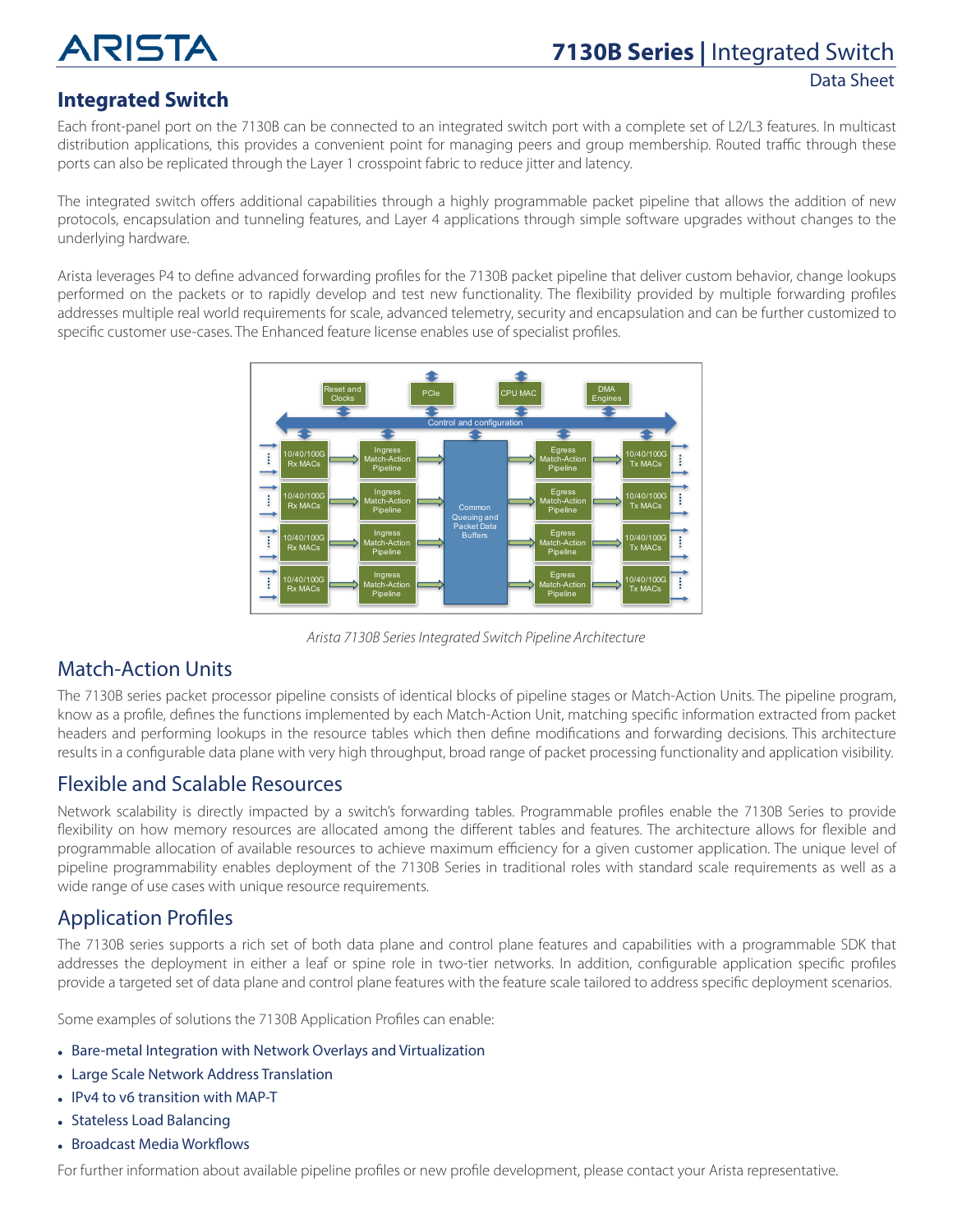## **Integrated Switch Features 1** and **Integrated Switch Features 1** and **Integrated Switch Features 1**

## Layer 2 Features

- 802.1w Rapid Spanning Tree
- 802.1s Multiple Spanning Tree Protocol
- Rapid Per VLAN Spanning Tree (RPVST+)
- 4096 VLANs
- $\cdot$  O-in-O
- 802.3ad Link Aggregation/LACP • 128 ports/channel
- Multi-Chassis Link Aggregation (MLAG) • 64 ports per MLAG
- 802.1AB Link Layer Discovery Protocol
- 802.3x Flow Control
- Jumbo Frames (9216 Bytes)
- IGMP v1/v2/v3 snooping
- Storm Control

## Layer 3 Features

- Routing Protocols: OSPF, OSPFv3, BGP, MP-BGP, IS-IS, and RIPv2
- Static Routes
- Equal Cost Multipath Routing (ECMP)
- Resilient ECMP Routes
- VRF
- Bi-Directional Forwarding Detection (BFD)
- Route Maps
- $\cdot$  IGMP  $v2/v3$
- PIM-SM / PIM-SSM
- Anycast RP (RFC 4610)
- VRRP
- Virtual ARP (VARP)
- Policy Based Routing (PBR)
- uRPF
- Network Address Translation
	- Source/Destination NAT
	- Source/Group Multicast NAT

## Advanced Monitoring and Provisioning

- Zero Touch Provisioning (ZTP)
- Latency Analyzer and Microburst Detection (LANZ)
	- Configurable Congestion Notification (CLI, Syslog)
	- Streaming Events (GPB Encoded)
	- Capture/Mirror of congested traffic
- Advanced Monitoring and Aggregation
	- Port Mirroring
	- L2/3/4 Filtering on Mirror Sessions
	- Port Channel source and destination
	- Mirror to CPU
- Advanced Event Management suite (AEM)
	- CLI Scheduler
	- Event Manager
	- Event Monitor
	- Linux tools
- Integrated packet capture/analysis with TCPDump
- RFC 3176 sFlow
- Restore & configure from USB
- Blue Beacon LED for system identification
- eAPI
- OpenStack Neutron Support
- IEEE 1588 PTP (Transparent Clock and Boundary Clock)

## Virtualization Support

- VXLAN Routing and Bridging
- VM Tracer VMware Integration

## Security Features

- Control Plane Protection (CPP)
- Ingress ACLs using L2, L3, L4 fields
- ACL Deny Logging
- ACL Counters
- DHCP Relay / Snooping
- MACsec (802.1AE)
- $\cdot$ TACACS+
- RADIUS

## Quality of Service (QoS) Features

- Up to 8 queues per port
- 802.1p based classification
- DSCP based classification and remarking
- Explicit Congestion Notification (ECN)
- QoS interface trust (COS / DSCP)
- Strict priority queueing
- Weighted Round Robin (WRR) Scheduling
- Per-Priority Flow Control (PFC)
- Data Center Bridging Extensions (DCBX)
- 802.1Qaz Enhanced Transmissions Selection (ETS)
- Per port MMU Configuration
- Policing/Shaping
- Rate limiting

**7130B Series |** Switch Features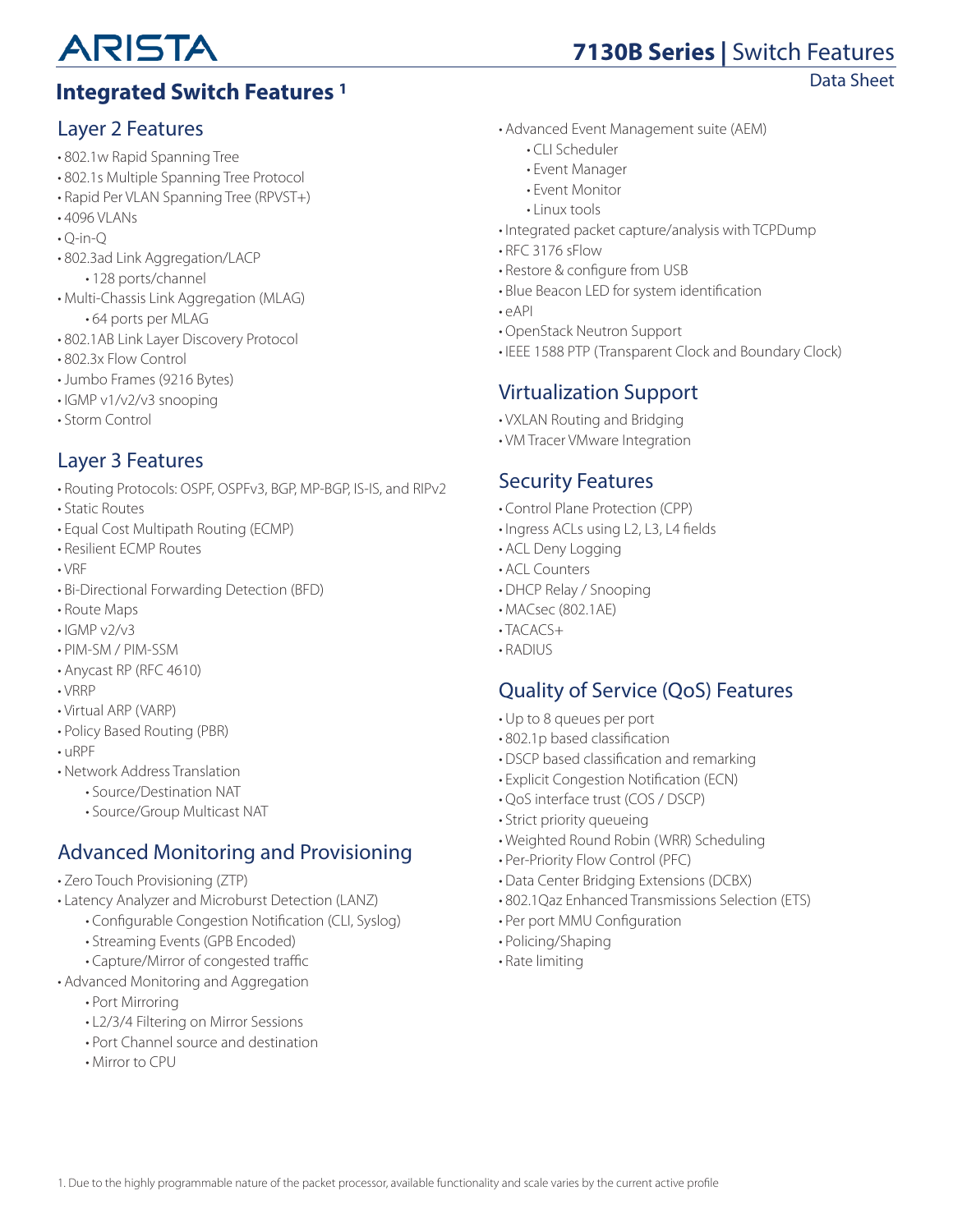

## **7130B Series |** Features

#### Data Sheet

## Network Management

- CloudVision
- Configuration rollback and commit
- 100/1000 Management Port
- RS-232 Serial Console Port
- USB Port
- SNMP v1, v2, v3
- Management over IPv6
- Telnet and SSHv2
- Syslog
- AAA
- Industry Standard CLI
- Beacon LED for system identification
- System Logging
- Environment monitoring

#### Extensibility

- Linux Tools
	- Bash shell access and scripting
	- RPM support
	- Custom kernel modules
- Software Defined Networking (SDN)
	- eAPI
	- OpenStack Neutron Support
- Programmatic access to system state
	- Python
	- Chef
	- Puppet
	- $C++$
	- eAPI
	- $\cdot$  GO
	- OpenConfig
	- OpenStack Neutron Plug-in support
- Native KVM/QEMU support

## Standards Compliance 1,2

- 802.1D Bridging and Spanning Tree
- 802.1p QOS/COS
- 802.1Q VLAN Tagging
- 802.1w Rapid Spanning Tree
- 802.1s Multiple Spanning Tree Protocol
- 802.1AB Link Layer Discovery Protocol
- 802.3ad Link Aggregation with LACP
- 802.3x Flow Control
- 802.3ae 10 Gigabit Ethernet
- 802.3ba 40 Gigabit Ethernet
- RFC 2460 Internet Protocol, Version 6 (IPv6)
- RFC 2461 Neighbor Discovery for IP Version 6 (IPv6)
- RFC 2462 IPv6 Stateless Address Autoconfiguration
- RFC 2463 Internet Control Message Protocol (ICMPv6)
- IEEE 1588-2008 Precision Time Protocol

#### SNMP MIBs 2

- RFC 3635 EtherLike-MIB
- RFC 3418 SNMPv2-MIB
- RFC 2863 IF-MIB
- RFC 2864 IF-INVERTED-STACK-MIB
- RFC 2096 IP-FORWARD-MIB
- RFC 4363 Q-BRIDGE-MIB
- RFC 4188 BRIDGE-MIB
- RFC 2013 UDP-MIB
- RFC 2012 TCP-MIR
- RFC 2011 IP-MIB
- RFC 2790 HOST-RESOURCES-MIB
- RFC 3636 MAU-MIB
- RMON-MIB
- RMON2-MIB
- HC-RMON-MIB
- $\cdot$  LLDP-MIB
- LLDP-EXT-DOT1-MIB
- LLDP-EXT-DOT3-MIB
- ENTITY-MIB
- ENTITY-SENSOR-MIB
- ENTITY-STATE-MIB
- ARISTA-ACL-MIB
- ARISTA-QUEUE-MIB
- RFC 4273 BGP4-MIB
- RFC 4750 OSPF-MIB
- ARISTA-CONFIG-MAN-MIB
- ARISTA-REDUNDANCY-MIB
- RFC 2787 VRRPv2MIB
- MSDP-MIB
- PIM-MIB
- IGMP-MIB
- IPMROUTE-STD-MIB
- SNMP Authentication Failure trap
- ENTITY-SENSOR-MIB support for DOM (Digital Optical Monitoring)
- User configurable custom OIDs

See EOS release notes for latest supported MIBs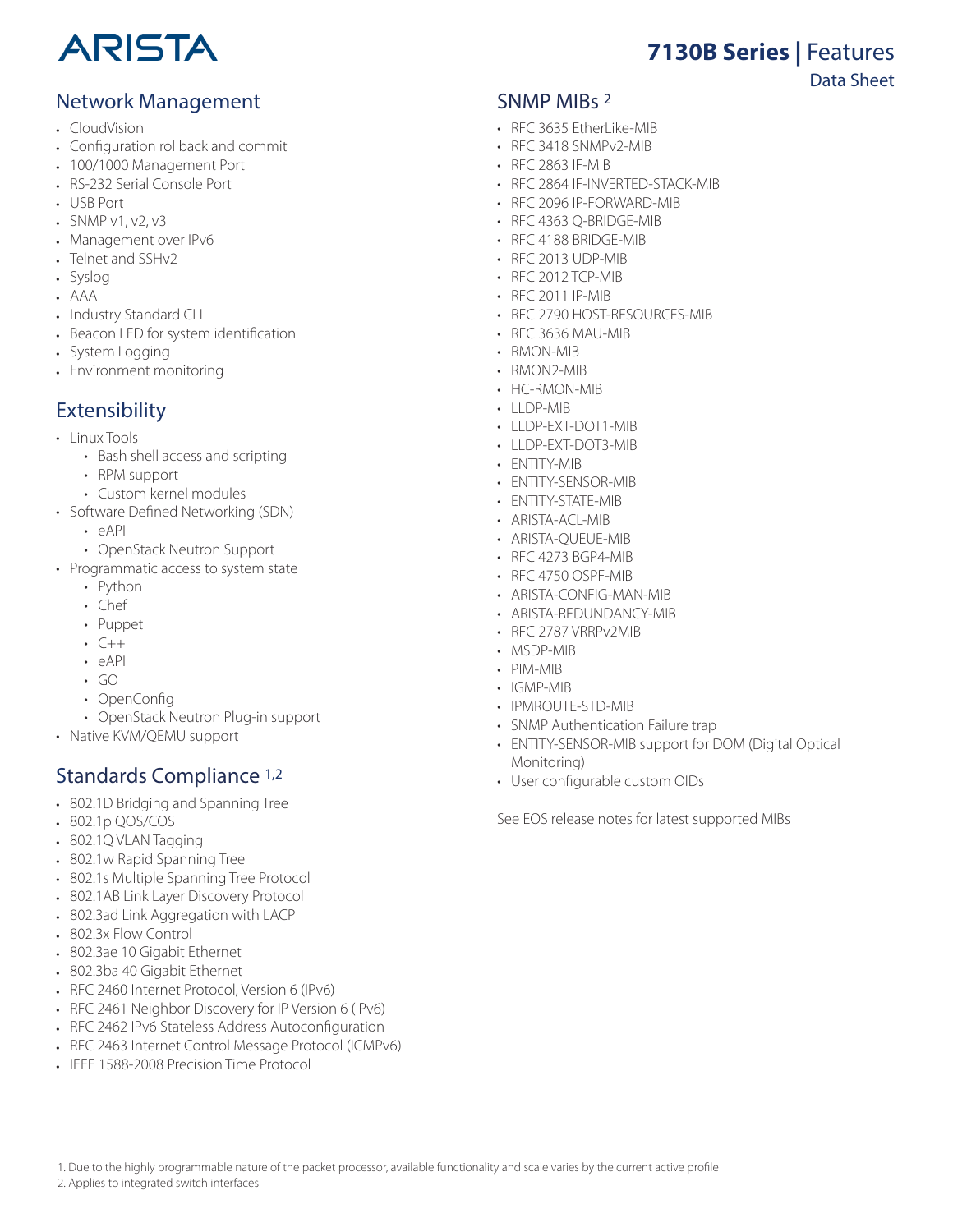## **7130B Series | Technical Specifications**

Data Sheet

| Specifications                            |                                                                   | Data Shee |
|-------------------------------------------|-------------------------------------------------------------------|-----------|
| <b>Switch Model</b>                       | 7130B-32QD                                                        |           |
| Ports                                     | 32x QSFP-DD (8 x 10G NRZ)                                         |           |
| Layer 1 Crosspoint Interfaces             | 256                                                               |           |
| Layer 1 Throughput                        | 100M-11.3Gbps per lane                                            |           |
| Layer 1 Latency                           | From 7 ns                                                         |           |
| Internal Switch Interfaces                | 256 x 10G                                                         |           |
| Switch Throughput (FDX)                   | 2.56 (5.12) Tbps                                                  |           |
| Switch Packet Buffer                      | 22 MB                                                             |           |
| Switching Latency <sup>1</sup>            | From 650 ns                                                       |           |
| Programmable Pipeline Stages <sup>1</sup> | Up to 96                                                          |           |
| Clock                                     | <b>OCXO</b>                                                       |           |
| CPU                                       | Eight-Core x86                                                    |           |
| System Memory                             | 32 GB                                                             |           |
| System SSD Storage                        | 120 GB                                                            |           |
| PPS Input Ports (5V TTL, 500)             | 2x SMA                                                            |           |
| PPS Output Ports (5V TTL)                 | 2x SMA                                                            |           |
| 10/100/1000 Mgmt Ports                    | $\mathbf{1}$                                                      |           |
| RS-232 Serial Ports                       | $1(RJ-45)$                                                        |           |
| <b>USB Ports</b>                          | $\mathbf{1}$                                                      |           |
| Hot-swap Power Supplies                   | $2(1+1$ redundant)                                                |           |
| Hot-swappable Fans                        | 4 (N+1 redundant)                                                 |           |
| Reversible Airflow Option                 | Yes                                                               |           |
| Typical/Max Power Draw <sup>2</sup>       | <b>TBD</b>                                                        |           |
| <b>Rack Units</b>                         | 2U                                                                |           |
| Size (WxHxD)                              | 17.32 x 3.46 x 30.00 inches<br>$(44.0 \times 8.8 \times 76.2$ cm) |           |
| Weight                                    | 50.5 lbs (22.9 kg)                                                |           |
| Fan Tray                                  | 7012H                                                             |           |
| Power Supplies                            | <b>PWR-2411-AC</b><br>PWR-2411-DC                                 |           |
| Minimum EOS                               | 4.28.0F                                                           |           |

1. Raw chip properties, actual number of processing stages and latency depends on the profile installed and interface configuration

2. Typical power consumption measured at 25C ambient with 50% load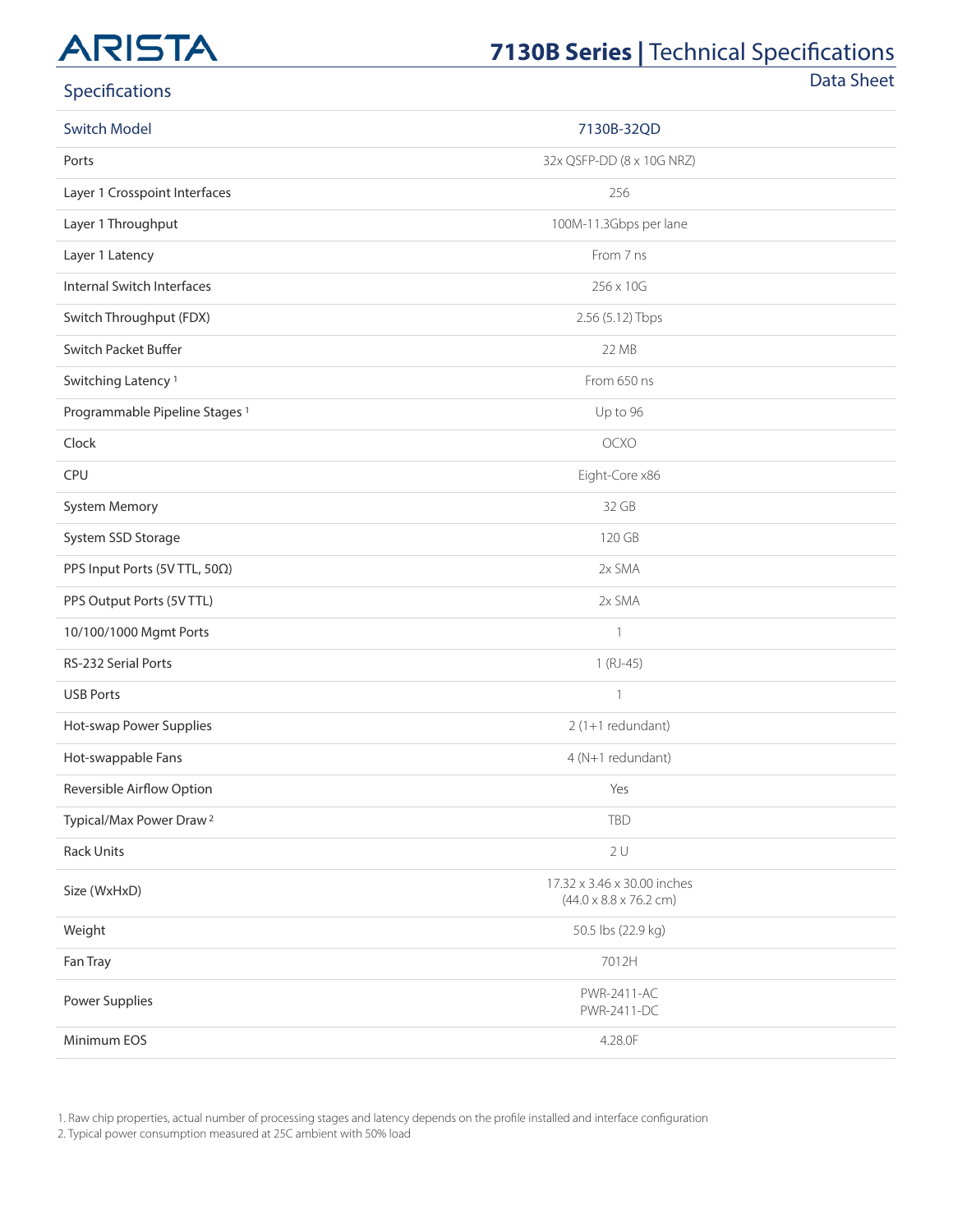## **7130B Series | Technical Specifications** Data Sheet

#### Environmental Characteristics

| Operating Temperature | 0 to 40°C (32 to 104°F)                          |
|-----------------------|--------------------------------------------------|
| Storage Temperature   | -40 to 70 $^{\circ}$ C (-40 to 158 $^{\circ}$ F) |
| Relative Humidity     | 5 to 95%                                         |
| Operating Altitude    | 0 to 10,000 ft. (0-3,000m)                       |

#### Standards Compliance

| <b>FMC</b>                             | Emissions: FCC, EN55032, EN61000-3-2,<br>FN61000-3-3                                                                                                                                                                                                                  |
|----------------------------------------|-----------------------------------------------------------------------------------------------------------------------------------------------------------------------------------------------------------------------------------------------------------------------|
| Immunity                               | EN55024, EN55035<br>EN300 386                                                                                                                                                                                                                                         |
| Safety                                 | UL/CSA 60950-1, EN 62368-1, IEC-62368-1, IEC<br>60950-1<br>CB Scheme with all country differences                                                                                                                                                                     |
| Certifications                         | North America (NRTL)<br>European Union (EU)<br><b>BSMI</b> (Taiwan)<br>C-Tick (Australia)<br>CCC (PRC)<br>KC (S. Korea)<br><b>EAC (Eurasian Customs Union)</b><br>VCCI (Japan)                                                                                        |
| European<br>Union<br><b>Directives</b> | 2014/35/EU Low Voltage Directive<br>2014/30/FU FMC Directive<br>2012/19/FU Waste Flectrical and Flectronic<br>Equipment (WEEE) Directive<br>2011/65/FU Restrictions of Hazardous<br>Substances (RoHS) Directive<br>2015/863/EU Commission Delegated Directive<br>(EU) |

#### Power Supply Specifications

| <b>Power Supply</b>          | <b>PWR-2411-AC</b> | <b>PWR-2411-DC</b>  |
|------------------------------|--------------------|---------------------|
| Input Voltage                | 200-240V AC        | $-48$ to $-60$ VDC. |
| <b>Typical Input Current</b> | 14A                | 55A Max (-48V)      |
| <b>Input Frequency</b>       | 50/60Hz            | DC.                 |
| Output Power                 | 2400W              | 2400W               |
| <b>Input Connector</b>       | IFC 60320 C20      | AWG #6 Max          |
| Efficiency (Typical)         | 93% Platinum       | 94%                 |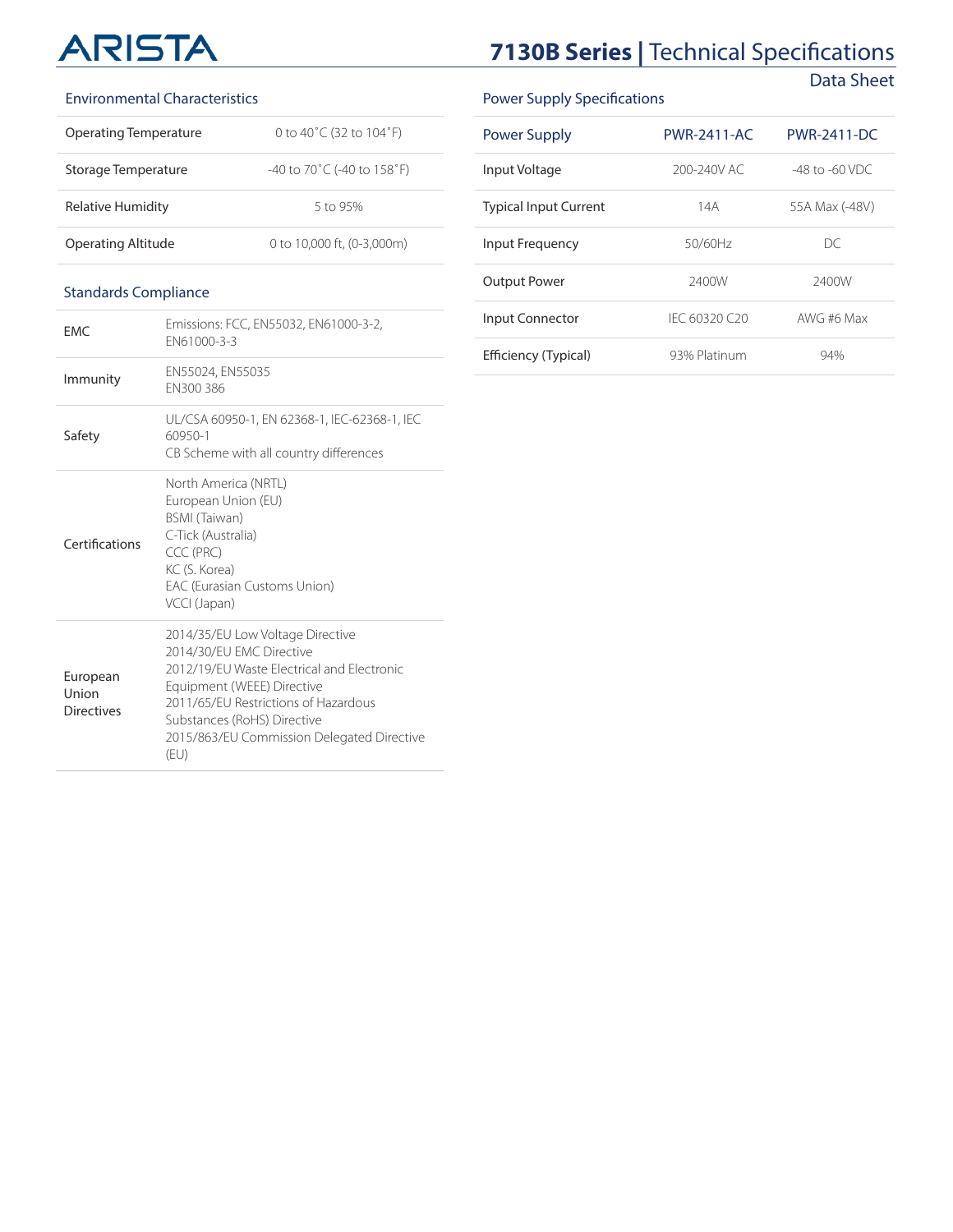## RISTA AI

## Arista Optics and Cables

The Arista 7130B Series supports a wide range of pluggable optics and cables in the QSFP ports. For details about the different optical modules and the minimum EOS Software release required for each of the supported optical modules, visit **[https://www.arista.com/](https://www.arista.com/en/products/transceivers-cables) [en/products/transceivers-cables.](https://www.arista.com/en/products/transceivers-cables)**

#### **Supported Optics and Cables**

| <b>Interface Type</b> | QSFP-DD ports (NRZ)                   |
|-----------------------|---------------------------------------|
| 400GBASE-CR8 1        | QSFP-DD to QSFP-DD: 1m-2.5m lengths   |
| 200GBASE-CR4 1        | QSFP-DD to 2xQSFP: 1m to 2.5m lengths |
| 100GBASE-CR4 1        | QSFP-DD to 2xQSFP: 1m to 3m lengths   |
| 100GBASE-CR2 1        | QSFP-DD to 4xQSFP: 1m to 3m lengths   |
| 50GBASE-CR 1          | QSFP-DD to 8xQSFP: 1m to 3m lengths   |
| 25GBASE-CR 1          | QSFP-DD to 8xSFP: 1m to 3m lengths    |
| 10GBASE-CR            | QSFP+ to 4xSFP+: 0.5m-5m lengths      |
| 40GBASE-CR4           | QSFP+ to QSFP+: 0.5m-5m lengths       |
| 40GBASE-AOC           | 3m to 100m lengths                    |
| 40GBASE-UNIV          | 150m OM3 / 150m OM4, 500m SM          |
| 40GBASE-SRBD          | 100m OM3 /150m OM4 Duplex MMF         |
| 40GBASE-SR4           | 100m OM3 /150m OM4 Parallel MMF       |
| 40GBASE-XSR4          | 300m OM3 /400m OM4 Parallel MMF       |
| 40GBASE-PLRL4         | 1km (1km 4x10G LR/LRL)                |
| 40GBASE-PLR4          | 10km (10km 4x10G LR/LRL)              |
| 40GBASE-LRL4          | 1km Duplex SM                         |
| 40GBASE-LR4           | 10km Duplex SM                        |
| 40GBASE-ER4           | 40km Duplex SM                        |